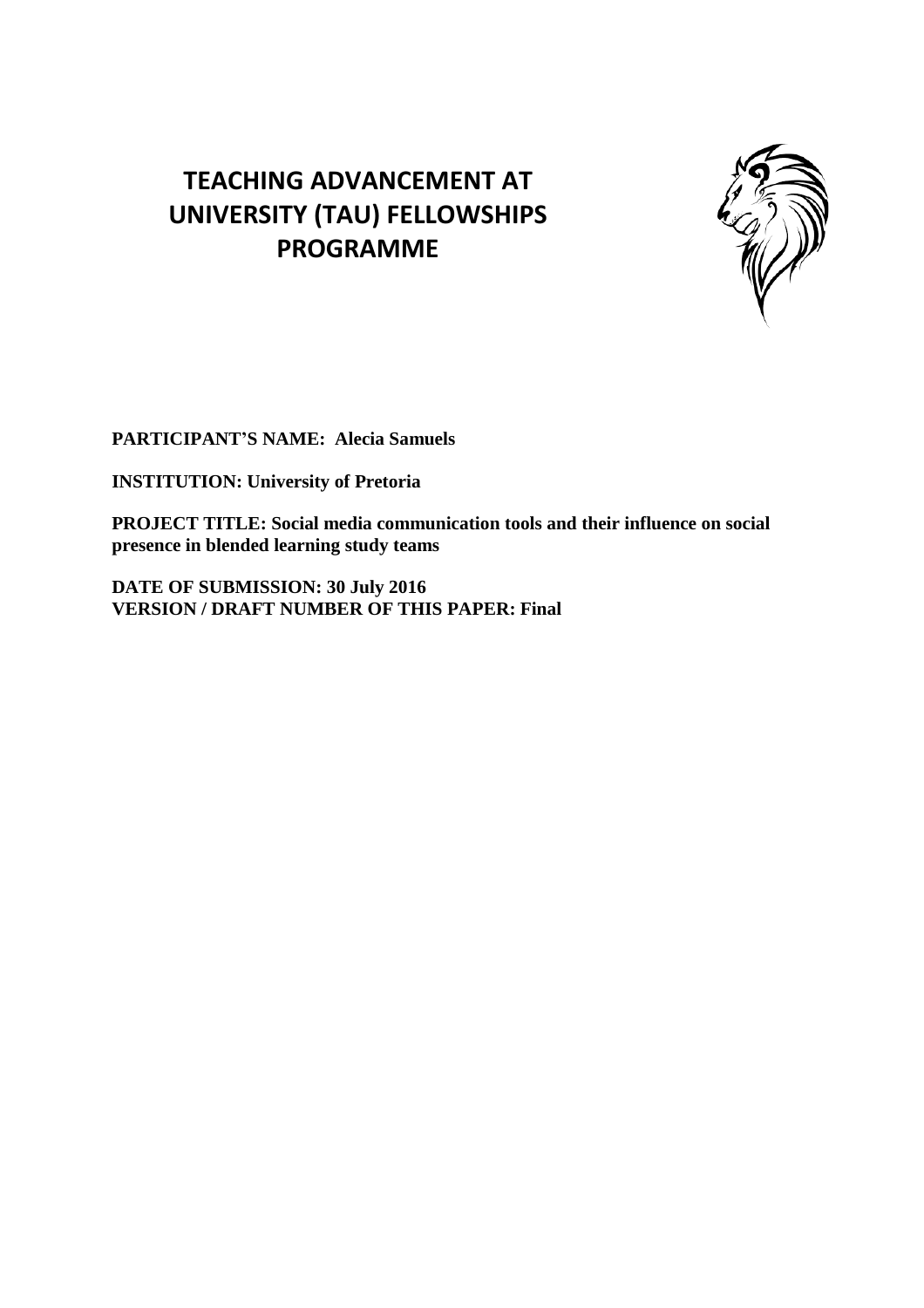## **Background**

In the 2025 Strategic Plan of the University of Pretoria there is a vision to increase the number of online programmes. The role of the online facilitator to promote interaction and provide feedback in this environment is a key element of the online learning process together with a friendly social environment, scaffolding to remain on topic and guidance to learn collaboratively through interaction. A recent survey (Nagel, Samuels & Pretorius, 2014) using the Community of Inquiry (CoI) instrument (Garrison, Anderson & Archer, 2010) of graduates experiences of teaching and learning within a blended learning Masters programme at the University of Pretoria, suggests that Social Presence (the degree to which participants in computer-mediated communication feel affectively connected one to another) may be affected by the type of social media communication tools employed by study teams. As yet little is known about how these social media communication tools specifically affect group collaboration in blended learning teams and it is therefore the aim of this study to explore this in more depth.

## **Literature review**

The quality of e-learning is often evaluated using the Community of Inquiry (CoI) framework (Garrison et al, 2010) in order to obtain an indication of the three most salient aspects of constructivist learning which includes *Social Presence*, *Cognitive Presence* and *Teaching Presence*. Social presence is defined as the degree to which participants in computermediated communication feel affectively connected one to another. Cognitive presence is conceptualized as the extent to which learners are able to construct and confirm meaning through sustained reflection and discourse; and teaching presence is defined as the design, facilitation and direction of cognitive and social processes to support learning (Swan, Garrison, & Richardson, 2009). The premise is that all three presences are necessary for the establishment of a collaborative online learning community. The online learning community is seen as essential for the development

Recently Nagel et al. (2014) conducted a survey of graduates (2007-2013) experiences of teaching and learning by the author in the Masters in Early Childhood (MECI) program. The professions included in this programme come from the following professional backgrounds, namely speech therapy, occupational therapy, physiotherapy, medicine, nursing, education, educational psychology, nutrition and social work. In modelling the collaborative requirements of the early intervention field, group work forms an essential part of the programme (Alant & Dada, 2005) with each student allocated to small, multi professional study teams that work closely together over a two-year period.

This quantitative study revealed that Teaching presence was the most highly rated presence (mean 4.50) rated by graduates, followed by Cognitive Presence (mean 4.35) and Social Presence (mean 4.0). Considering the prominence given to collaboration and social interaction in order to build the learning community within this programme, Social presence

Alecia Samuels (Individual Project TAU fellowship)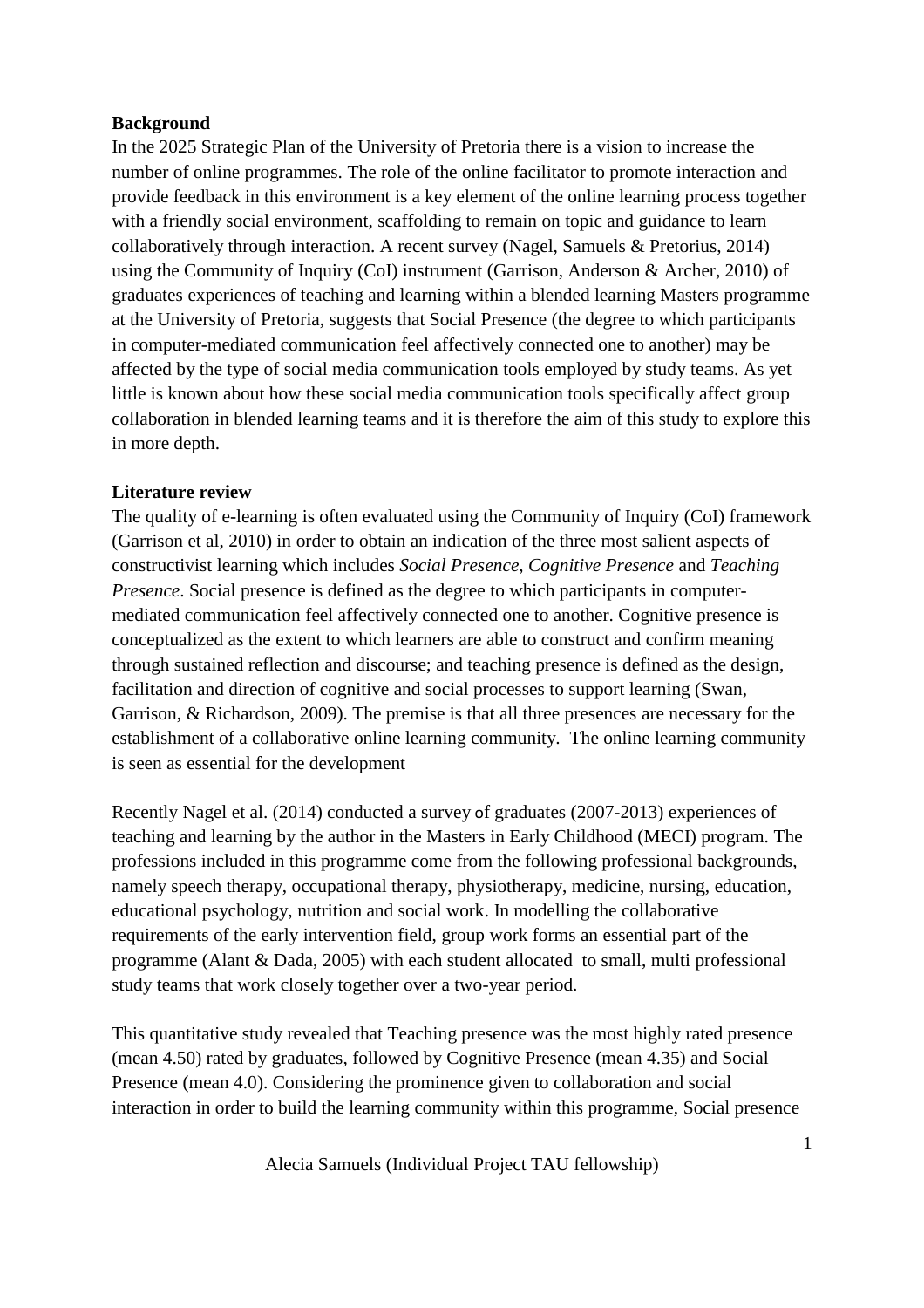was investigated further. On closer examination, Group Cohesion and Open Communication questions about the online medium showed significantly lower scores ( $(p<0.01)$ ) particularly for the 2013 cohort of graduates in comparison to the rest of the participants combined. It is hypothesised that the scores and therefore the collaborative learning experience, may have been affected by technical factors in the new learning management system (LMS) employed at the time, such as student reported user unfriendliness with the discussion board and synchronous Chat tool facility which appeared to be one of the few differences between the two cohorts Not much is known at this stage about how online communication media used for e-learning influence Social presence and whether some tools are more conducive than others for information exchange and fostering group cohesion and open communication. Fish et al. (1992), for example, found that media with low social presence was inadequate for solving complex problems or communicating socially difficult messages. Low social presence refers to diminished cues about the characteristics of a person and limited information about their facial and bodily expressions which is often lost in computer assisted communication. In addition, features of the task at hand also influences how communication technology is used. It is hypothesised, for example, that the immediate delivery of synchronous communication tools e.g. WhatsApp, which includes a pop up mechanism for displaying messages may have a disruptive effect as they may be perceived to be intrusive. In addition, the shortened nature of instant messages can also contribute to misunderstandings and communication breakdown which may further impact group dynamics. In contrast, asynchronous communication tools such as email and discussion boards may slow down the learning process. This would allow more time for reflection and more careful consideration of the content of messages before it is posted thereby resulting in decreased opportunities for communication breakdown. Since the characteristics of media lead to specific choices about the use of different media, it would be useful to know the types of communication media tools employed by students for the purposes of information exchange and collaboration as well as their possible influence on Social presence within a community of inquiry framework. Furthermore, it would also be beneficial to know the advantages and challenges of each tool for collaborating in blended learning study teams who are required to work together and produce specific programme outputs.

#### **Methodology**

A follow up mixed methods study was conducted with graduates from the 2014 and 2015 MECI programme. The quantitative CoI survey instrument was also administered to this group to check whether the same pattern of Social presence scores was obtained in relation to the other presences. Descriptive statistics (means and standard deviations) was calculated for each of the domains of the CoI. The Student T-test calculator for 2 independent means on the Social science statistics website [http://www.socscistatistics.com](http://www.socscistatistics.com/) was used to check for any significant differences between the presence scores from the CoI.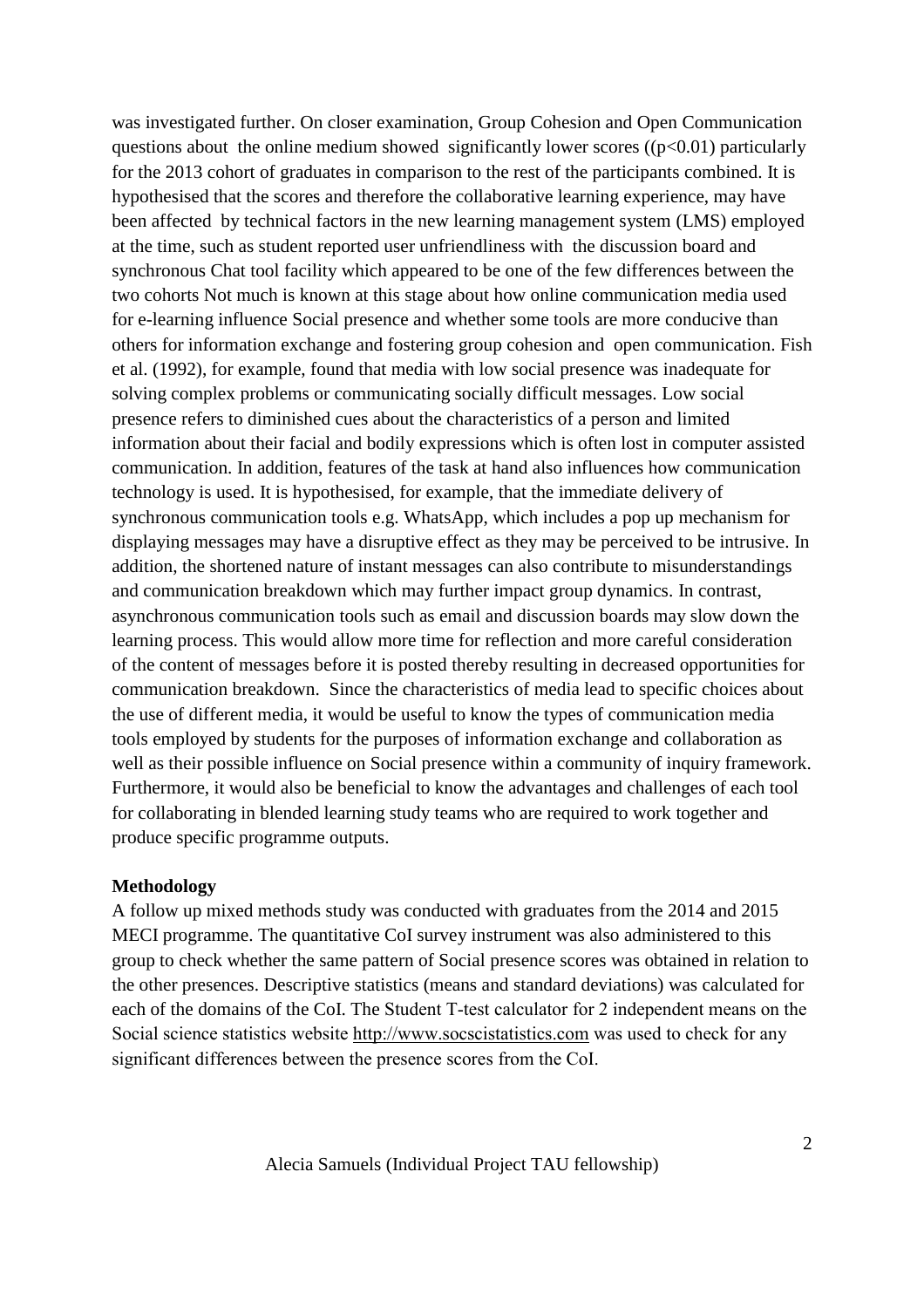Respondents were also interviewed about their choices of social media communication tools employed for the various learning activities in the MECI programme, the purposes for which they were employed as well as advantages and challenges of each tool. Since students were geographically dispersed across South Africa, telephonic interviews were conducted by a research assistant to decrease potential bias and social desirability of responses. The telephone interviews were recorded and qualitative responses transcribed verbatim. Followup email requests to elaborate on or explain certain responses were sent to each participant after careful reading of each interview transcript by the principal investigator and the research assistant. Both the principal investigator and the research assistant kept reflective notes during the initial reading of the transcripts and data analysis. Interview transcripts were analyzed using standard thematic analysis procedures (Braun & Clarke, 2006) to generate themes.

Ethical clearance for this study has previously been obtained from the Faculty of Humanities at the University of Pretoria.

## **Results**

All participants (24/24) completed the quantitative CoI survey instrument, while eleven respondents agreed to participate in a follow-up qualitative interview about their use of social communication tools in the progranme.

The average scores obtained for all respondents (n=24) were calculated for each presence. In contrast to the findings of cohorts in previous years (2007-2013), Social Presence (SP) was the most highly rated presence (mean=4.23) followed by Teaching Presence (TP) (mean=4.18) and Cognitive Presence (CP) (mean=4.03). Social Presence sub domains such as group cohesion and open communication which had been previously rated as significantly lower in previous cohorts, did not show any significant difference for the 2014/2015 cohort  $(p<0.01)$ .

The qualitative results from interviews conducted revealed that students used a range of social media communication tools to collaborate depending on the type of activity outcome. For team building and team alerts, a mobile messaging tool, WhatsApp, was the tool preferred by team members. The major benefits of the tool as reported by respondents, was that it was always available, readily accessible to everyone as well as being quick and convenient way to share information and share personal stories and daily life experiences. It also, however, has the potential to become invasive and disruptive if not controlled well as some respondents reported feeling pressured to respond as soon as possible.

For brainstorming and planning their online discussions, respondents preferred using an online instant messaging tool such as Skype chat. This was also the preferred choice for managing any team conflict. Skype chat was seen as beneficial since all team members could all be online at the same time, but was a better platform to brainstorm than WhatsApp as

Alecia Samuels (Individual Project TAU fellowship)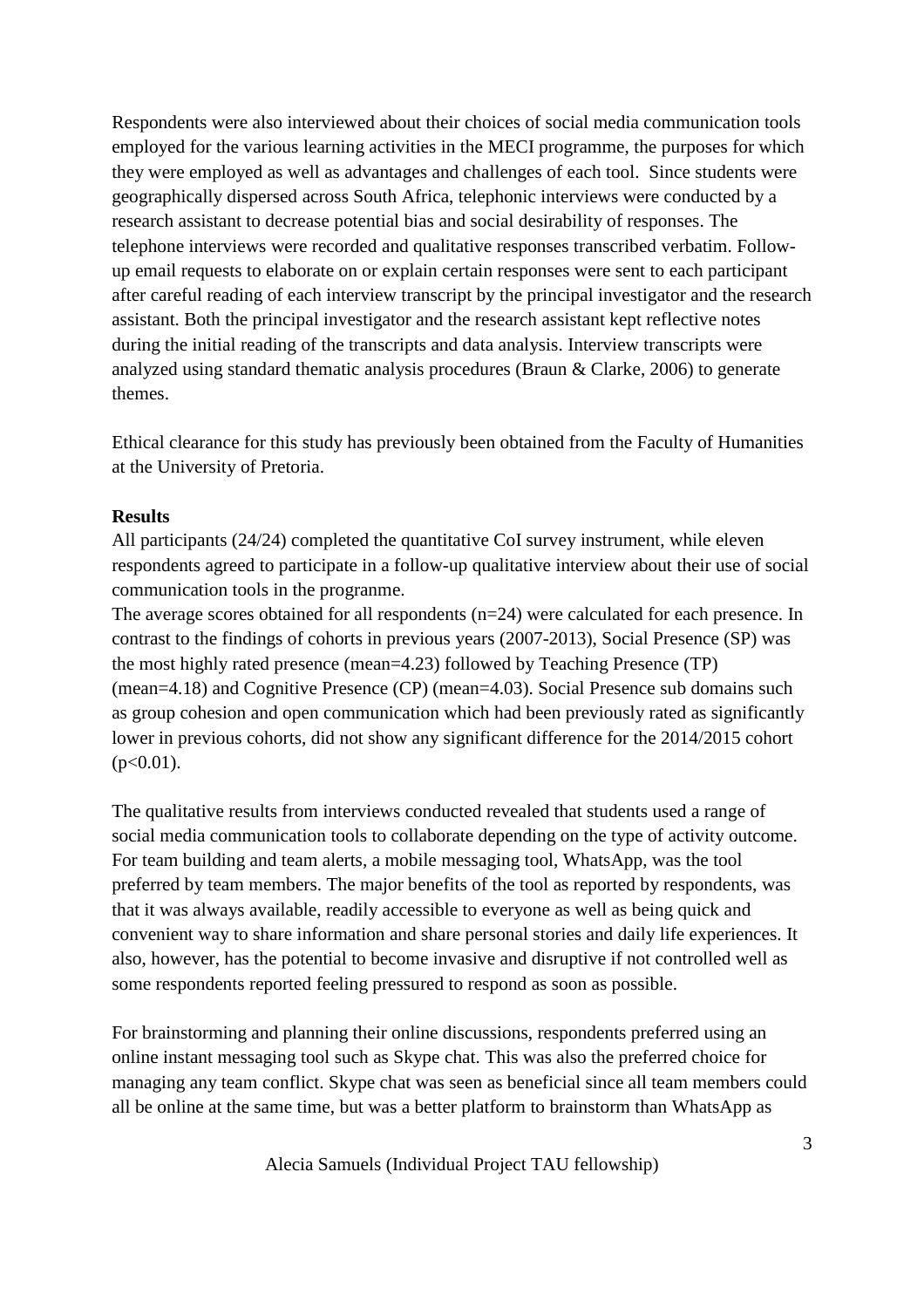viewing of the discussion thread was easier. It allowed participants to share their personality traits and convey emotions through emoticons. A few respondents reported to experience some connection difficulties and also mentioned that the typing of long responses required a "wait time" from all.

Email was the tool used by teams to assemble the group product for the module, namely the team assignment as well as for rating and reflecting on their performance in the assignment. This medium was seen as being more formal and gave team members time to respond with more thought as it was asynchronous and thus members felt less pressure to respond immediately. It was also seen as an archive for team artifacts which could be shared amongst each other as well as provided a paper trail for any team decisions. The main challenge with email was the slower response time since many members did not always check their email regularly resulting in team decisions taking a long time. Respondents recommended that teams should have a specific rule about email response time. It was also cautioned that misunderstandings and misinterpretation could result from email communication and it was recommended that emoticons be used in this medium as well so that tone could be interpreted.

The University´s learning management system (LMS), specifically the discussion tool, was only used for conducting a three-day online discussion which team members used to compile the team assignment. This tool was found to provide good structure and allowed participants to see the development of the academic argument. In this way it allowed teams to be more focused and allowed the discussion to flow better. Since it was incorporated into the LMS, lecturers were able to access and would at times give input and feedback. However, the LMS was reported to be highly prone to technical, login and connection difficulties due to maintenance often occurring after working hours, the time when students in this programme could only access it. Since most students tended to access the LMS via a computer or laptop, rather than a mobile device, at times the LMS became totally inaccessible due to power outages, the result of infrastructure challenges in South Africa. Frustrated with some of the technological challenges, some teams even resorted to abandoning the LMS and chose to then work in a less data intensive, online collaborative writing platform such as Google Drive.

#### **Conclusions**

Quantitative results revealed high scores for all three presences needed for establishing a collaborative learning community. High Social presence scores in particular may be due to the fact that students employed a wide range of synchronous and asynchronous social media communication tools in accordance with the needs of their study teams and the characteristics of the particular learning activity. Qualitative results also revealed that they were aware of the benefits and limitations of each tool and were willing to adapt and change if the situation demanded it in order to ensure better collaboration. However, while online learning is

Alecia Samuels (Individual Project TAU fellowship)